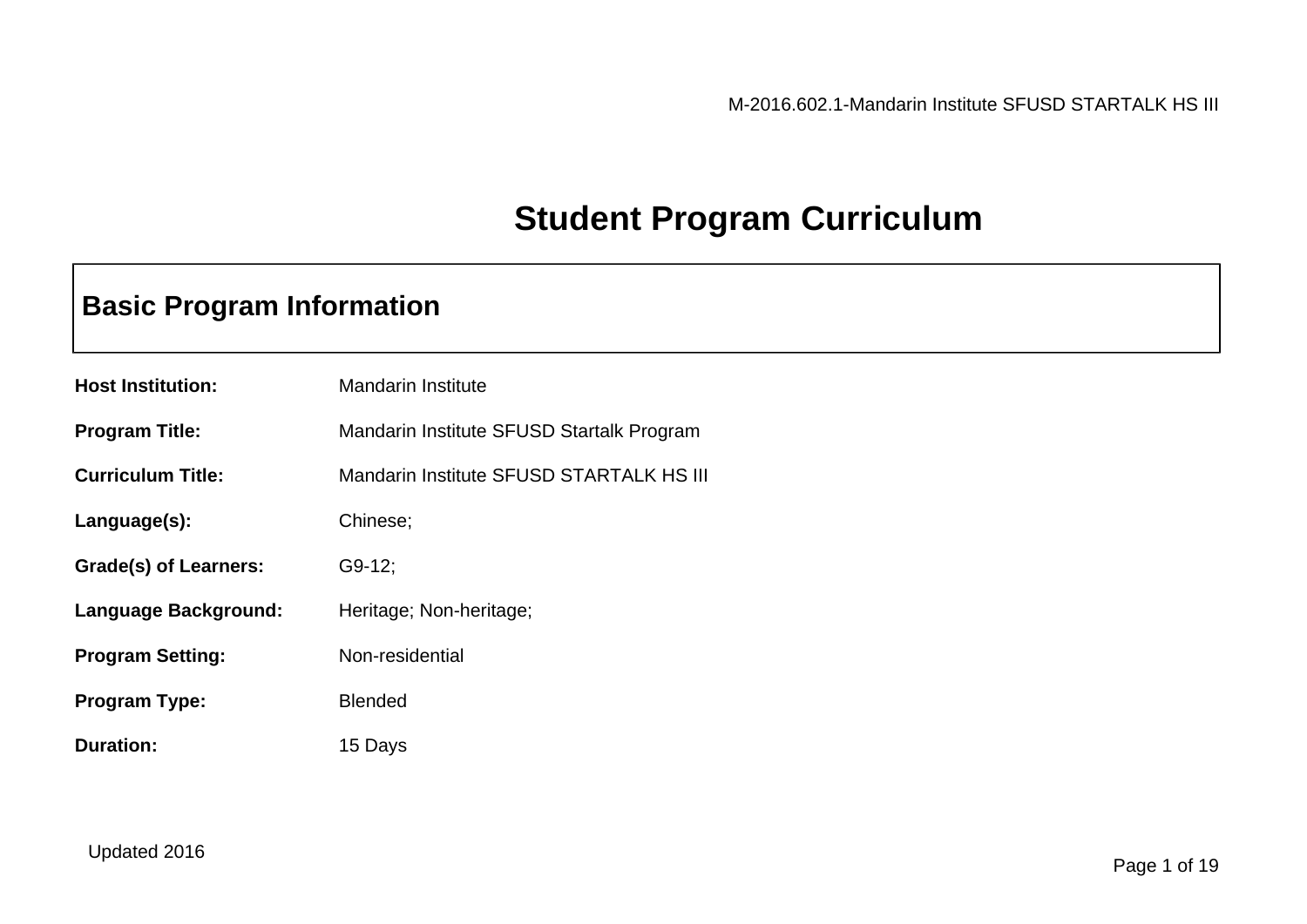M-2016.602.1-Mandarin Institute SFUSD STARTALK HS III

**Contact Hours:** 90 Hours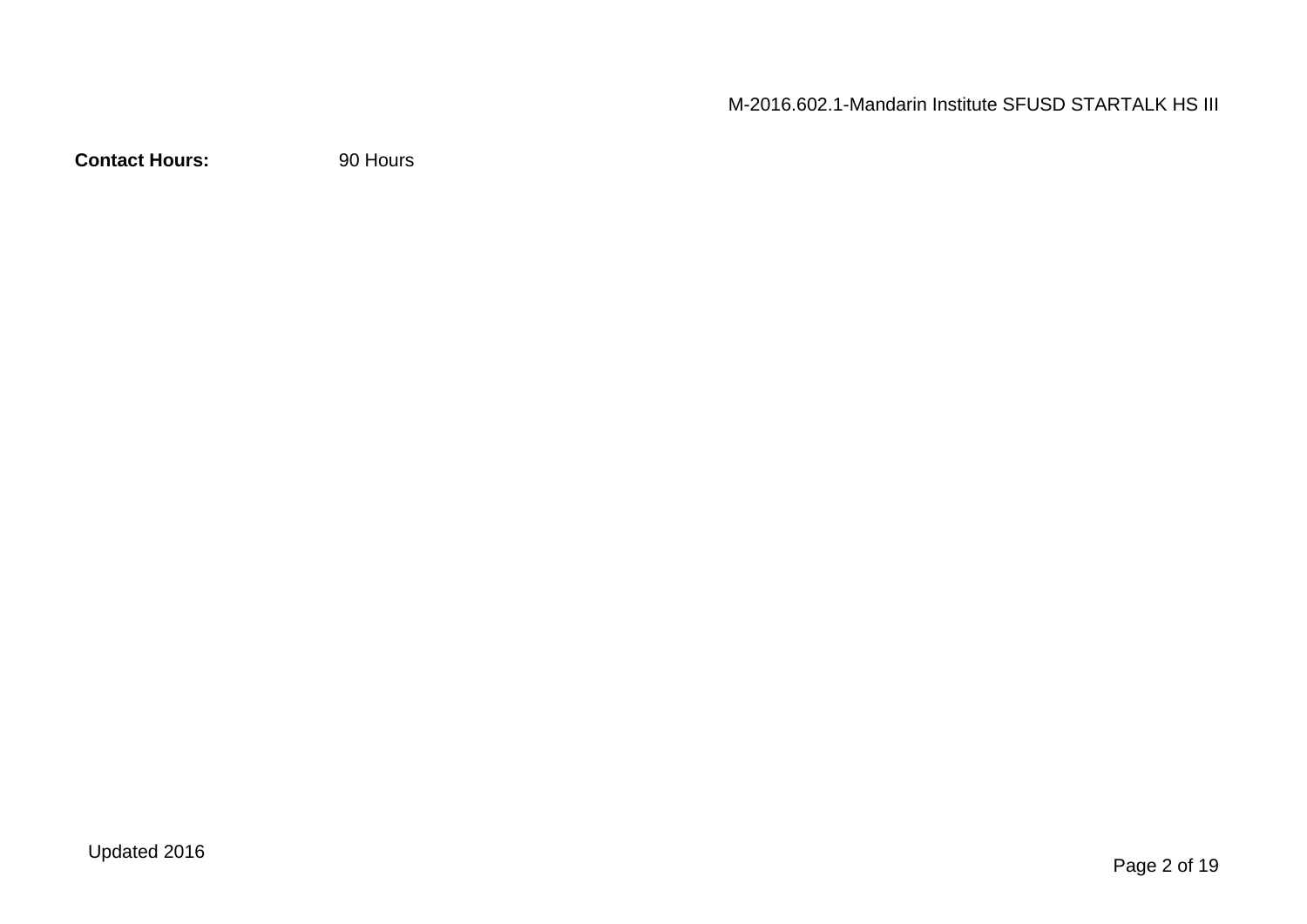## **STAGE 1: What will learners be able to do with what they know by the end of the program?**

### **Target Proficiency/Target Performance**

#### **Target Proficiency Level (by end of program):**

Novice Range

#### **Target Performance Level(s) (during and by end of program):**

Novice High, Intermediate low

### **Program Overview and Theme**

At the end of the program Discover San Francisco Chinatown, our students will have the communicative competence and confidence to engage in authentic dialogues with native speakers in real-world situations. Students will explore authentic practices and products in the San Francisco Chinatown community. They will learn about the history of Chinatown and Angel Island where a significant diaspora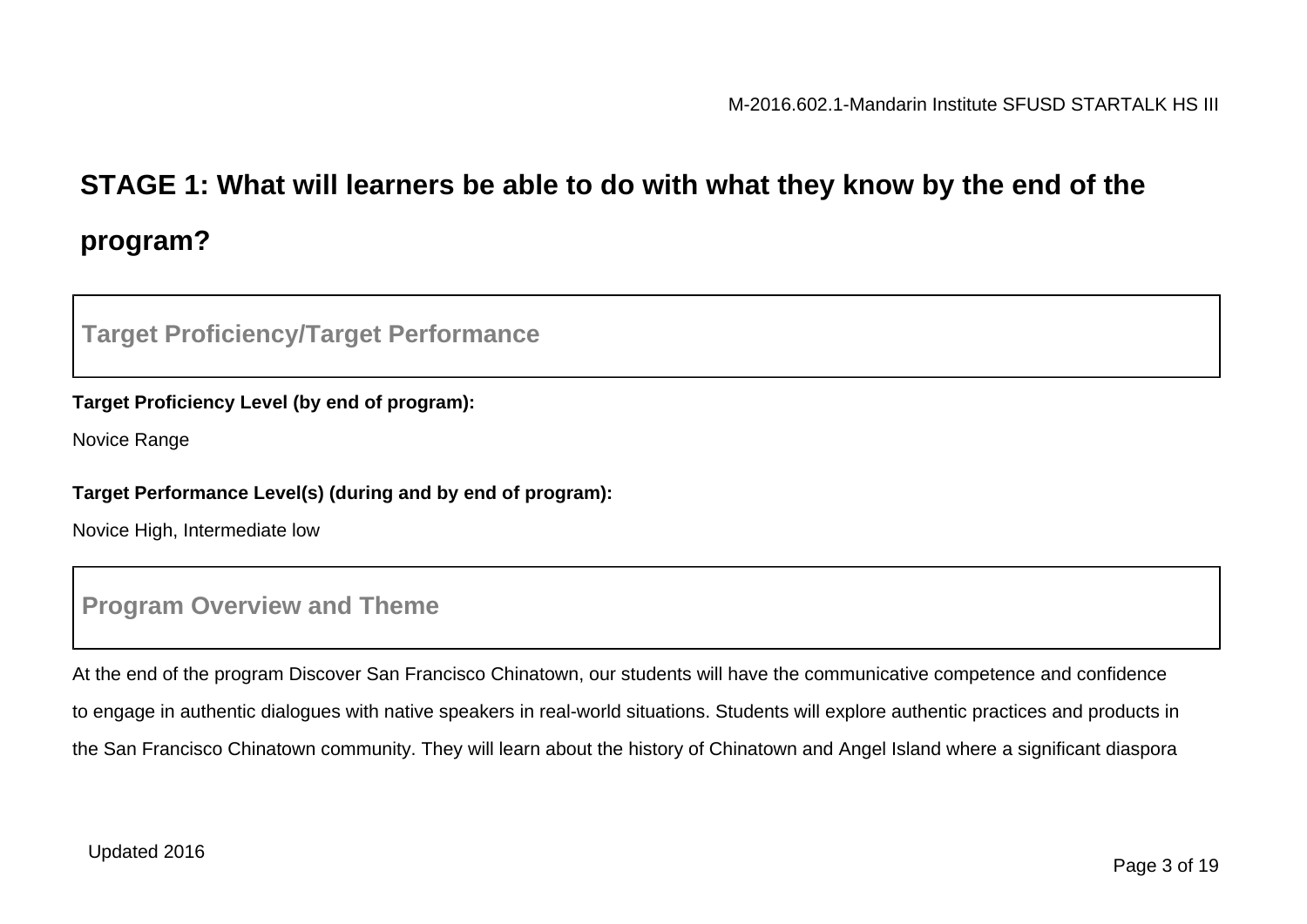of Chinese occurred and their cultural relevance to community standards. They will practice greetings so that they can address people they meet using appropriate register, titles, courtesy expressions, and gestures. They will explore, order and taste different regions of Chinese cuisine and teas. The students will compare and contrast historical and contemporary Chinatown with regions in China and the U.S. through spontaneous dialogues with their personalized tutors in China. The students will prepare a collaborative presentation on San Francisco Chinatown. As part of their cultural learning, our students will be creating a mural for the Chinatown community in conjunction with the Chinatown Community Development Center, Kearny Street Workshop and the Chinese Cultural Center. The creation of the mural will be a collaborative effort between our students, community members, art instructor, and teachers incorporating the three sub-themes of our program. The sub-themes are food, history and establishments in Chinatown, and Immigration. The students entering the Mandarin Institute SFUSD STARTALK High School Level III Chinese program have completed two – three years of high school Chinese which aligns to first/second semester of third year Mandarin in the San Francisco Unified School District. Some students have graduated from a Cantonese Immersion program and have been studying Mandarin as a foreign language throughout middle school but require additional Mandarin support.

### **Learning Goals**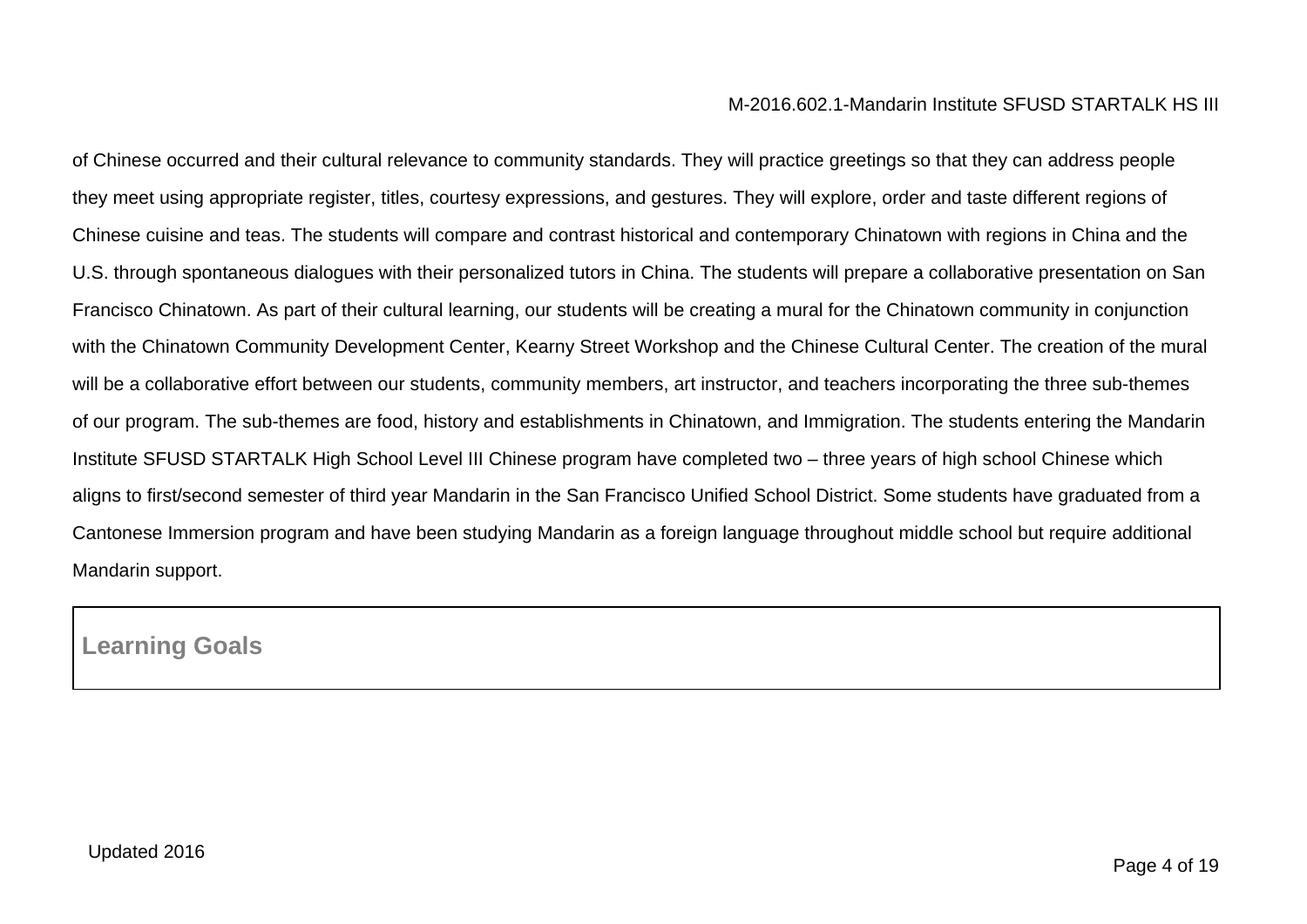| <b>NCSSFL-ACTFL Global Can-Do Benchmarks</b><br>Be sure to label the mode and proficiency level of each statement.                                                                                                                                                                         | <b>Program Can-Do Statements or</b><br><b>NCSSFL-ACTFL Can-Do Statements</b>                                                                                                                                                                                       |
|--------------------------------------------------------------------------------------------------------------------------------------------------------------------------------------------------------------------------------------------------------------------------------------------|--------------------------------------------------------------------------------------------------------------------------------------------------------------------------------------------------------------------------------------------------------------------|
| <b>Interpersonal Communication</b>                                                                                                                                                                                                                                                         |                                                                                                                                                                                                                                                                    |
| (Novice High: I can communicate and exchange information about<br>familiar topics using phrases and simple sentences, sometimes<br>supported by memorized language. I can usually handle short<br>social interactions in everyday situations by asking and answering<br>simple questions.) | 1. I can ask and respond to simple questions about dates, times,<br>places, and events.<br>2. I can respond to simple questions based on graphs or visuals<br>that provide information containing Chinese immigrants' Gold<br>Rush time.<br>3. I can order a meal. |
| <b>Interpretive Listening</b>                                                                                                                                                                                                                                                              |                                                                                                                                                                                                                                                                    |
| (Novice High: I can recognize pieces of information and<br>sometimes understand the main topic of what is being said.)                                                                                                                                                                     | 4. I can understand some facts about different types of cuisine.                                                                                                                                                                                                   |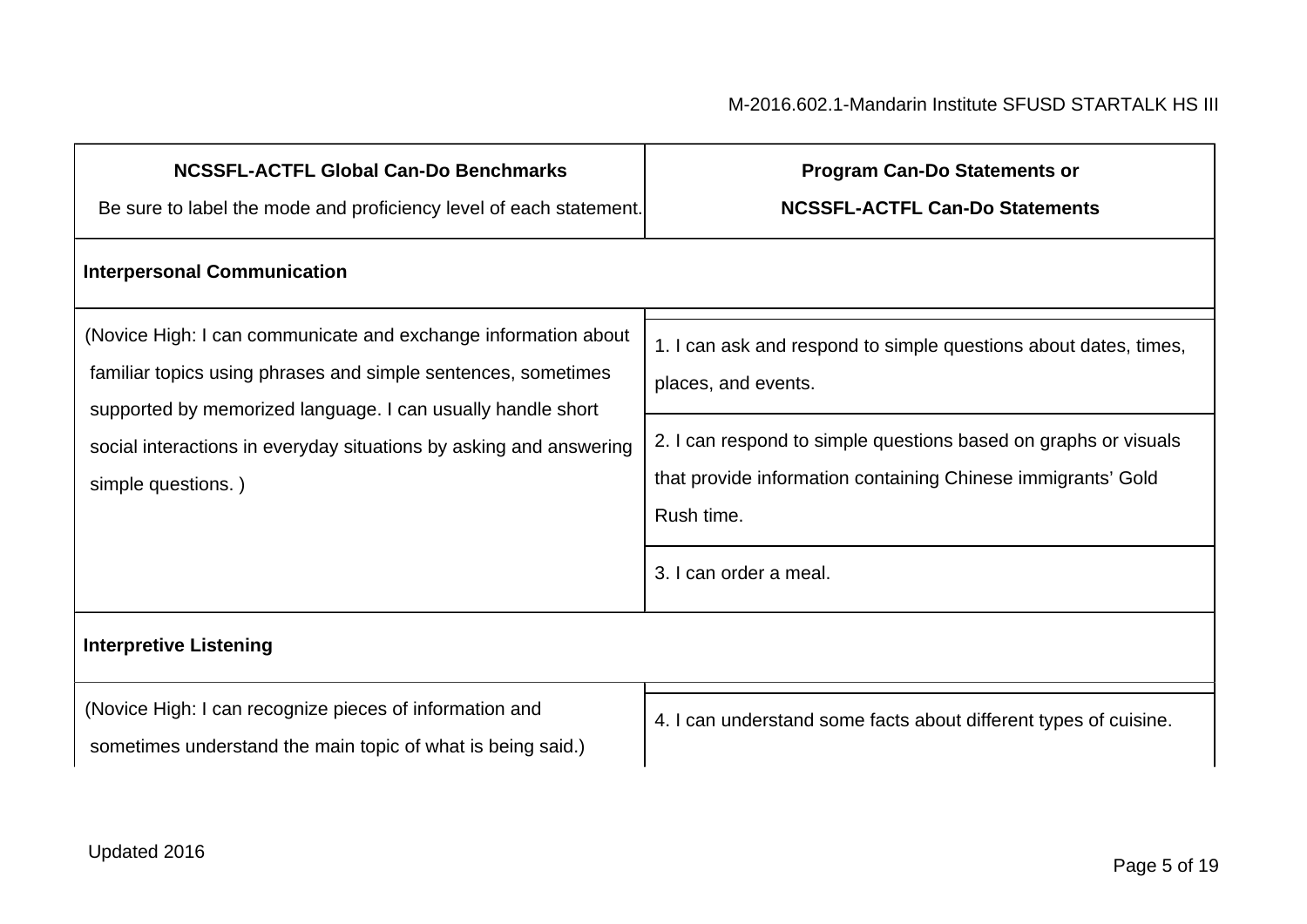| (Intermediate Low: I can understand the main idea in short, simple<br>messages and presentations on familiar topics. I can understand<br>the main idea of simple conversations that I overhear.) | 5. I can understand basic statements about Chinatown seniors' life<br>when I am interviewing them.     |
|--------------------------------------------------------------------------------------------------------------------------------------------------------------------------------------------------|--------------------------------------------------------------------------------------------------------|
| <b>Interpretive Reading</b>                                                                                                                                                                      |                                                                                                        |
| (Intermediate Low: I can understand the main idea of short and<br>simple texts when the topic is familiar.)                                                                                      | 6. I can understand basic information on Chinatown history from<br>different websites.                 |
| <b>Presentational Speaking</b>                                                                                                                                                                   |                                                                                                        |
| (Intermediate Low: I can present information on most familiar<br>topics using a series of simple sentences.)                                                                                     | 7. I can present my ideas about something I have learned about<br>tea culture.                         |
|                                                                                                                                                                                                  | 8. I can retell "华工修筑铁路的故事" using the picture slides as<br>aids. (Railway construction laborers story) |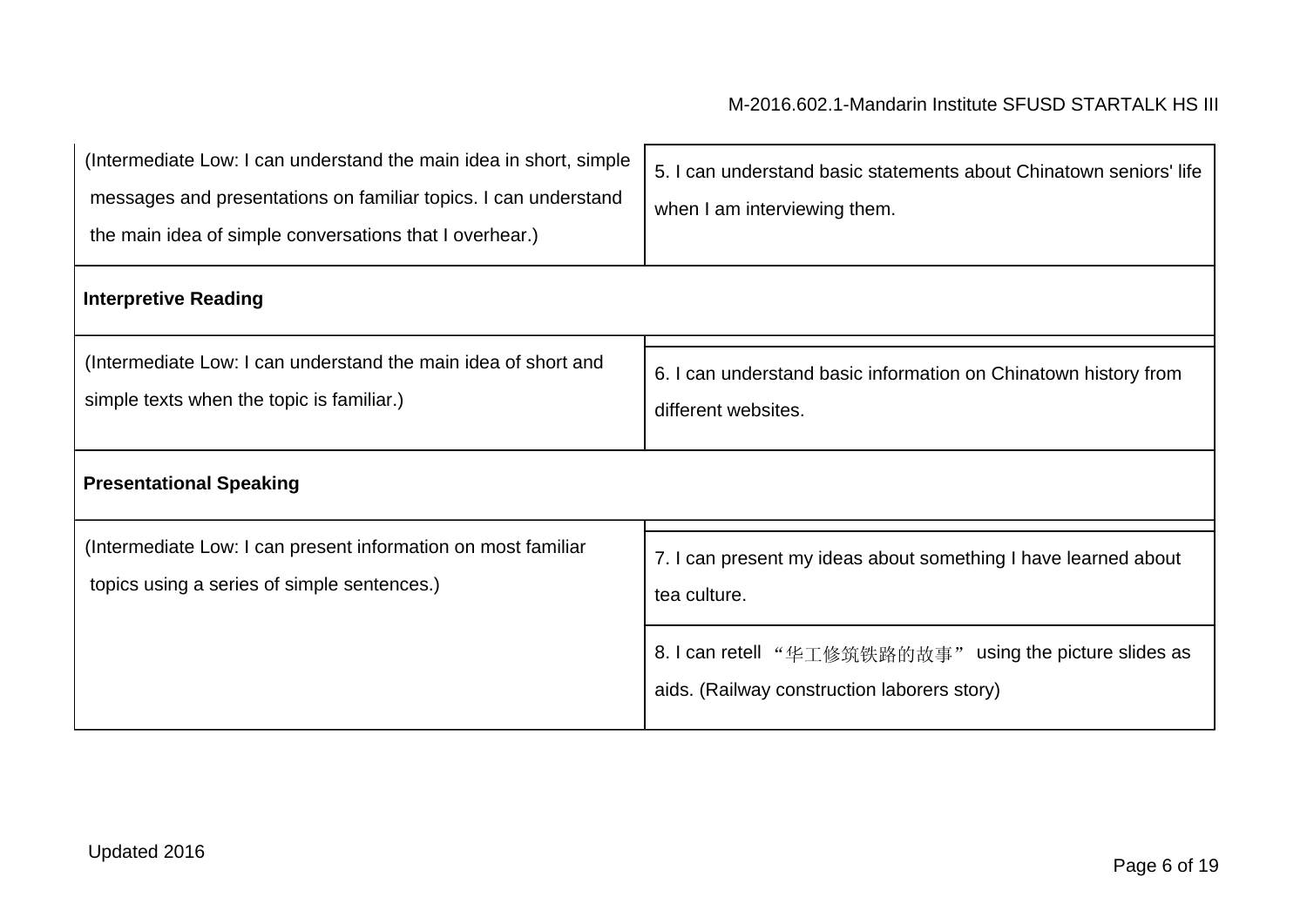| <b>Presentational Writing</b>                                                                       |                                                                                                             |  |
|-----------------------------------------------------------------------------------------------------|-------------------------------------------------------------------------------------------------------------|--|
| (Novice High: I can write short messages and notes on familiar<br>topics related to everyday life.) | 9. I can write about something I learned the short video clip about<br>the Angel Island Chinese immigrants. |  |
|                                                                                                     | 10. I can write a reflection about the Chinatown Walking Tour that<br>participated in.                      |  |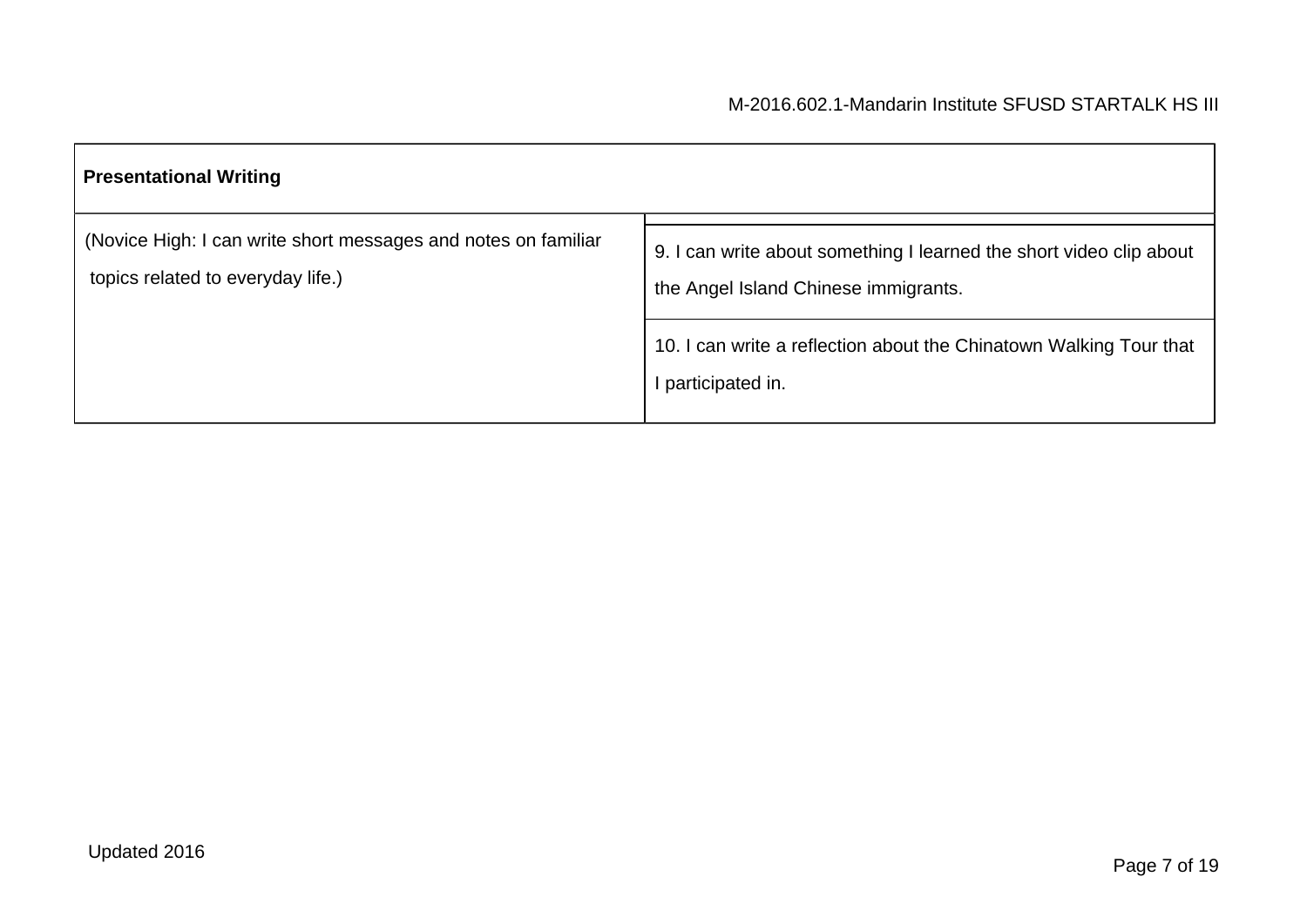## **STAGE 2: How will learners demonstrate what they can do with what they know by the end of the program?**

| Summative Performance Assessment                                                                                      |                                                                                                                                               |                                                                                                                                                                                                                             |
|-----------------------------------------------------------------------------------------------------------------------|-----------------------------------------------------------------------------------------------------------------------------------------------|-----------------------------------------------------------------------------------------------------------------------------------------------------------------------------------------------------------------------------|
| <b>INTERPRETIVE TASK</b>                                                                                              | <b>INTERPERSONAL TASK</b>                                                                                                                     | <b>PRESENTATIONAL TASK</b>                                                                                                                                                                                                  |
| Learners understand, interpret,<br>and analyze what is heard, read,<br>or viewed on a variety of topics.              | Learners interact and negotiate<br>meaning in spoken, or written<br>conversations to share information,<br>reactions, feelings, and opinions. | Learners present information, concepts,<br>and ideas to inform, explain, persuade,<br>and narrate on a variety of topics using<br>appropriate media and adapting to various<br>audiences of listeners, readers, or viewers. |
| Students listen to descriptions of<br>Chinatown establishments and match the<br>descriptions to corresponding images. | Students will ask and answer questions<br>with people on their community member<br>interviews, daily excursions in Chinatown                  | Students create artwork and give<br>oral presentations on their Chinatown<br>learnings and research findings using                                                                                                          |

**Summative Performance Assessment**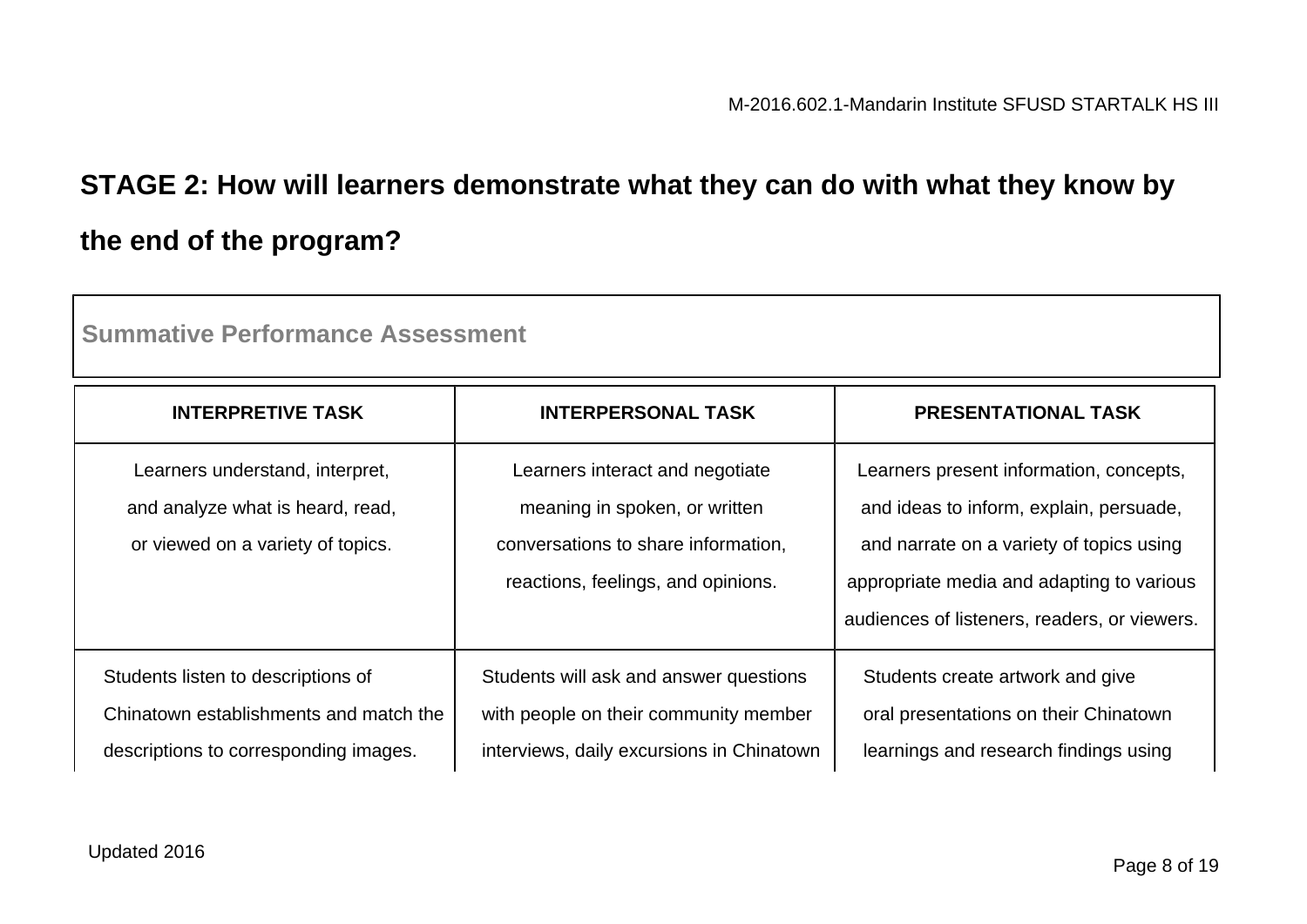#### M-2016.602.1-Mandarin Institute SFUSD STARTALK HS III

Students analyze the differences of the modernization of fast food in China and the US by visiting establishments, viewing videos, images and websites.

and on their weekly field trips. They are collecting the relevant information about San Francisco Chinatown and community for the Mural Project. They are required to record their findings and discuss information, reactions, and opinions with their tutors in China via Skype and with their art instructor and each other.

images, facts and locations within their cross level interest groups. Students compile a set of images from their excursions and interviews in Chinatown. The images will be used to design a mural in the Chinatown community.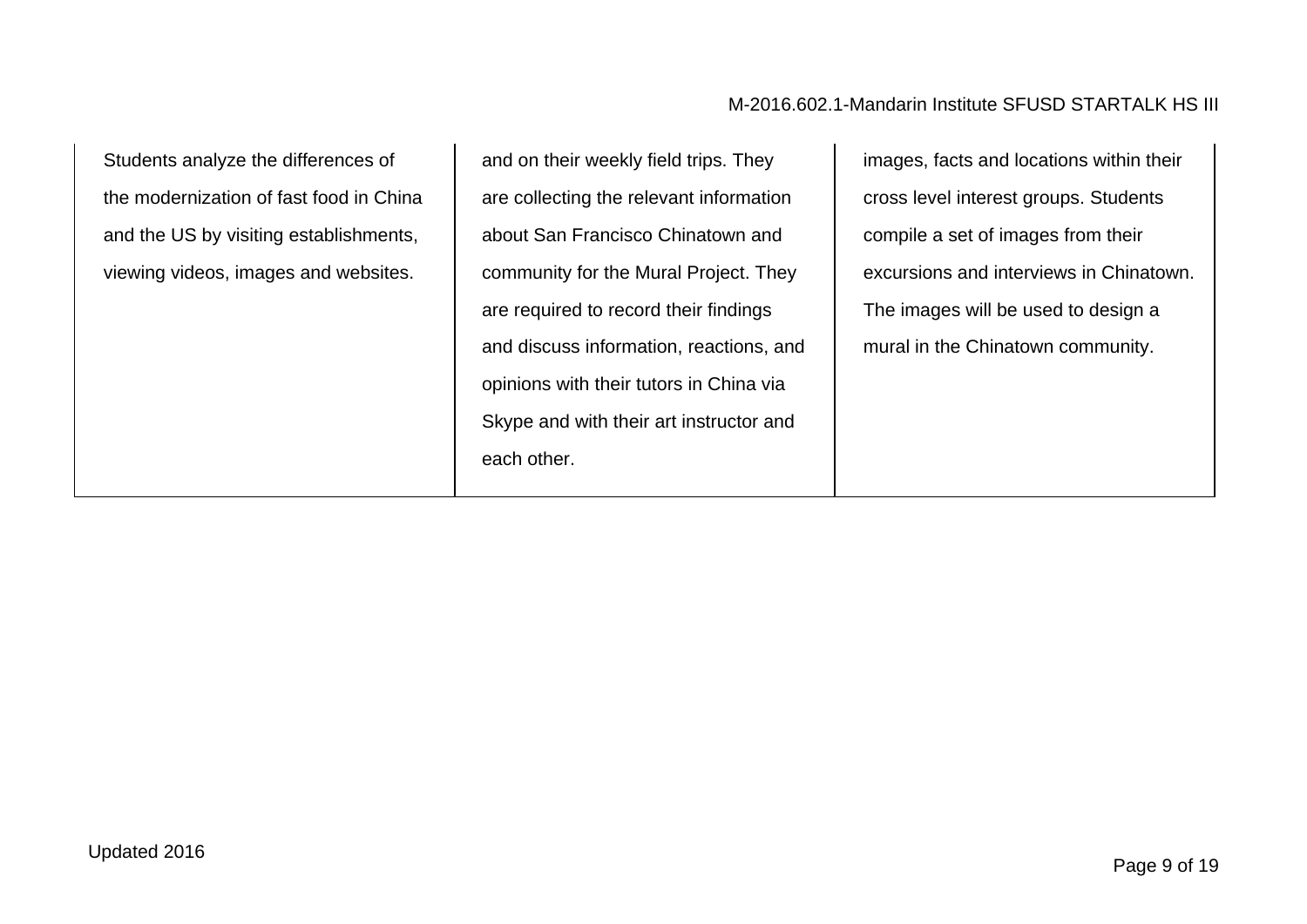# **STAGE 3: What will prepare learners to demonstrate what they can do with what they know?**

|     | <b>Learning Experiences</b>        |                                      |                                        |
|-----|------------------------------------|--------------------------------------|----------------------------------------|
| No. | <b>Program Can-Do</b>              | Language, Culture, Content           | <b>Major Learning</b>                  |
|     | <b>Statements NCSSFL-</b>          | Learners need to use List the        | <b>Experiences &amp; Evidence</b>      |
|     | <b>ACTFL Can-Do Statements</b>     | language chunks, vocabulary,         | Learners will experience &             |
|     | Learners canThese Can-Dos are      | grammatical structures, cultural     | demonstrateDescribe the key learning   |
|     | from Stage 1 Learning Targets.     | knowledge, and content information   | tasks/activities/formative assessments |
|     |                                    | that learners need to accomplish the | that allow learners to demonstrate     |
|     |                                    | stated Can-Dos listed in column 1.   | that they can meet the stated Can-Do.  |
|     | <b>Interpersonal Communication</b> |                                      |                                        |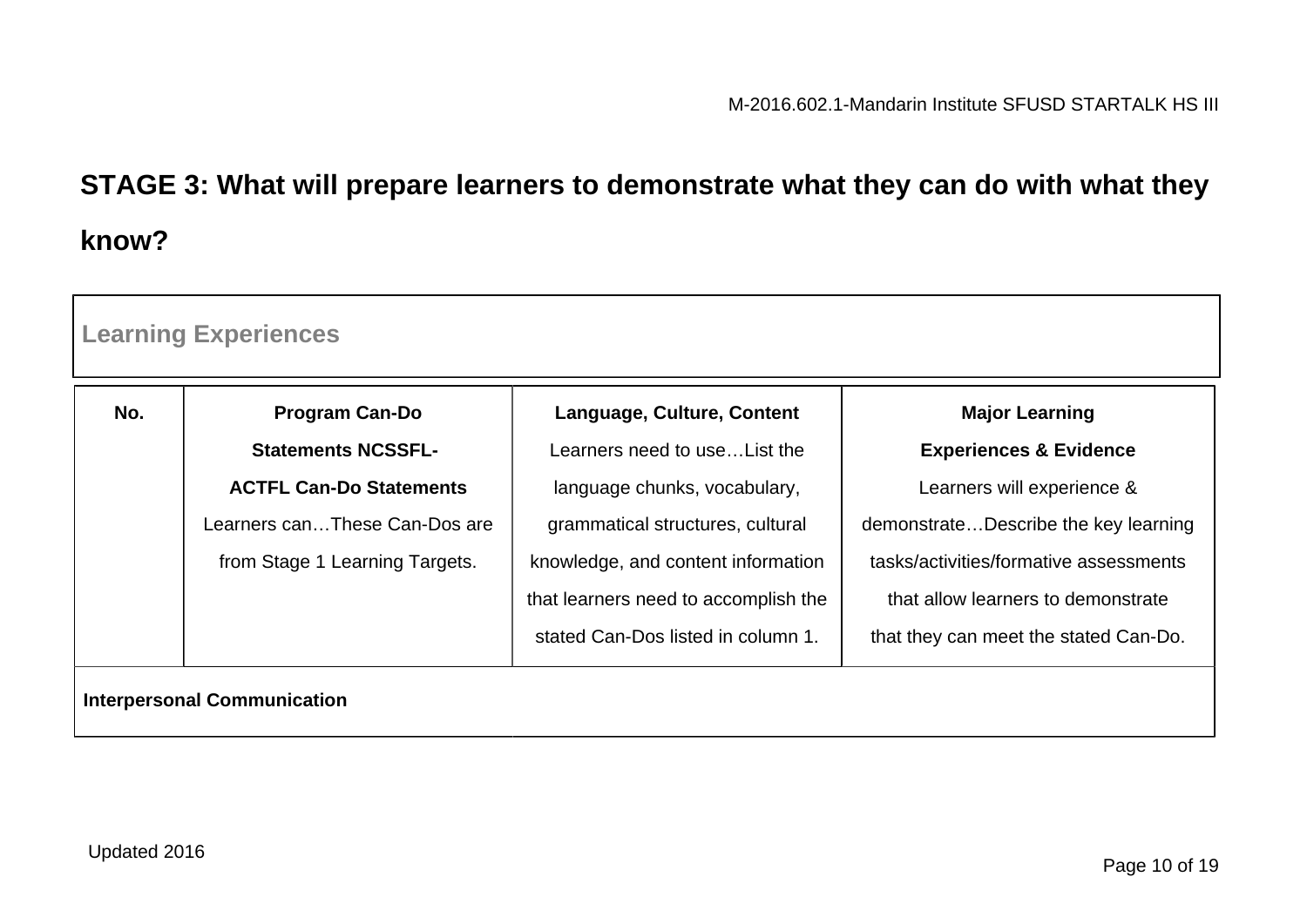|                | I can ask and respond to simple<br>questions about dates, times,<br>places, and events.                                                          | Previous knowledge                                                                                                                            | "Facts about Me" Students will use their<br>previous knowledge to share their birth<br>country, birthday, hobbies and other<br>information.                   |
|----------------|--------------------------------------------------------------------------------------------------------------------------------------------------|-----------------------------------------------------------------------------------------------------------------------------------------------|---------------------------------------------------------------------------------------------------------------------------------------------------------------|
| $\overline{2}$ | I can respond to simple questions<br>based on graphs or visuals that<br>provide information containing<br>Chinese immigrants' Gold Rush<br>time. | Gold, teamwork, water technology<br>Hard-working, complain 淘金, 团队<br>合作, 水利技术 勤劳, 抱怨                                                          | "Gold Rush Story Teller" Students will tell<br>a complete story based on the 6 given<br>pictures regarding "Gold Rush".                                       |
| 3              | can order a meal.                                                                                                                                | à la carte, vegetarian / meat,<br>finished, Five flavors (sour, sweet,<br>bitter, spicy, salty) pay 点菜, 来,<br>素/肉, 完, 五味(酸, 甜, 苦,<br>辣, 咸) 付钱 | "Food survey" group activity Students<br>use survey form to interview three<br>classmates about their food preference<br>and report to the class the results. |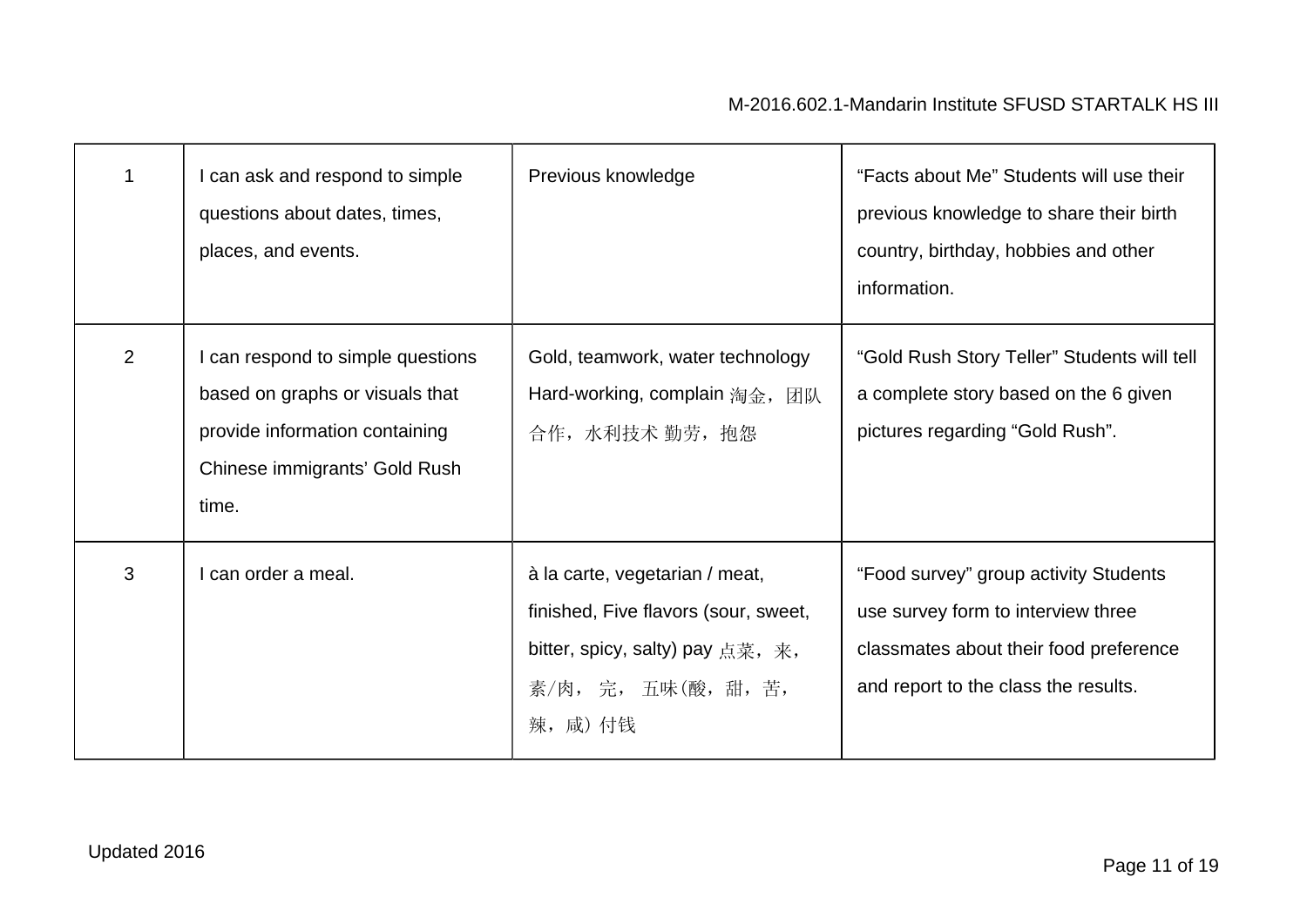| <b>Interpretive Listening</b> |                                                                                                |                                                                                                          |                                                                                                                                                                                                                                                                                                                                                                             |
|-------------------------------|------------------------------------------------------------------------------------------------|----------------------------------------------------------------------------------------------------------|-----------------------------------------------------------------------------------------------------------------------------------------------------------------------------------------------------------------------------------------------------------------------------------------------------------------------------------------------------------------------------|
| $\overline{4}$                | can understand some facts about<br>different types of cuisine.                                 | Eight Chinese cuisine, cooking<br>methods North and South different<br>cuisines中国八大菜系, 烧菜方法 南<br>北方菜系的不同 | 1. Listening activity After students listen<br>to the Chinese cuisine audio prepared<br>by the teacher, they need to finish a<br>follow-up worksheet (matching and fill-<br>in). 2. Chinese cuisine table A group of<br>students will finish a google doc. form<br>about Chinese cuisine together to reflect<br>on the different tastes of each type of<br>Chinese cuisine. |
| 5                             | can understand basic statements<br>about Chinatown seniors' life when<br>am interviewing them. | Immigration history, family On<br>Impression 移民历史, 家族 对…. 的<br>印象                                        | Interview Chinese Seniors at the I-<br>Hotel. Students will prepare the relevant<br>questions and actively engage in the                                                                                                                                                                                                                                                    |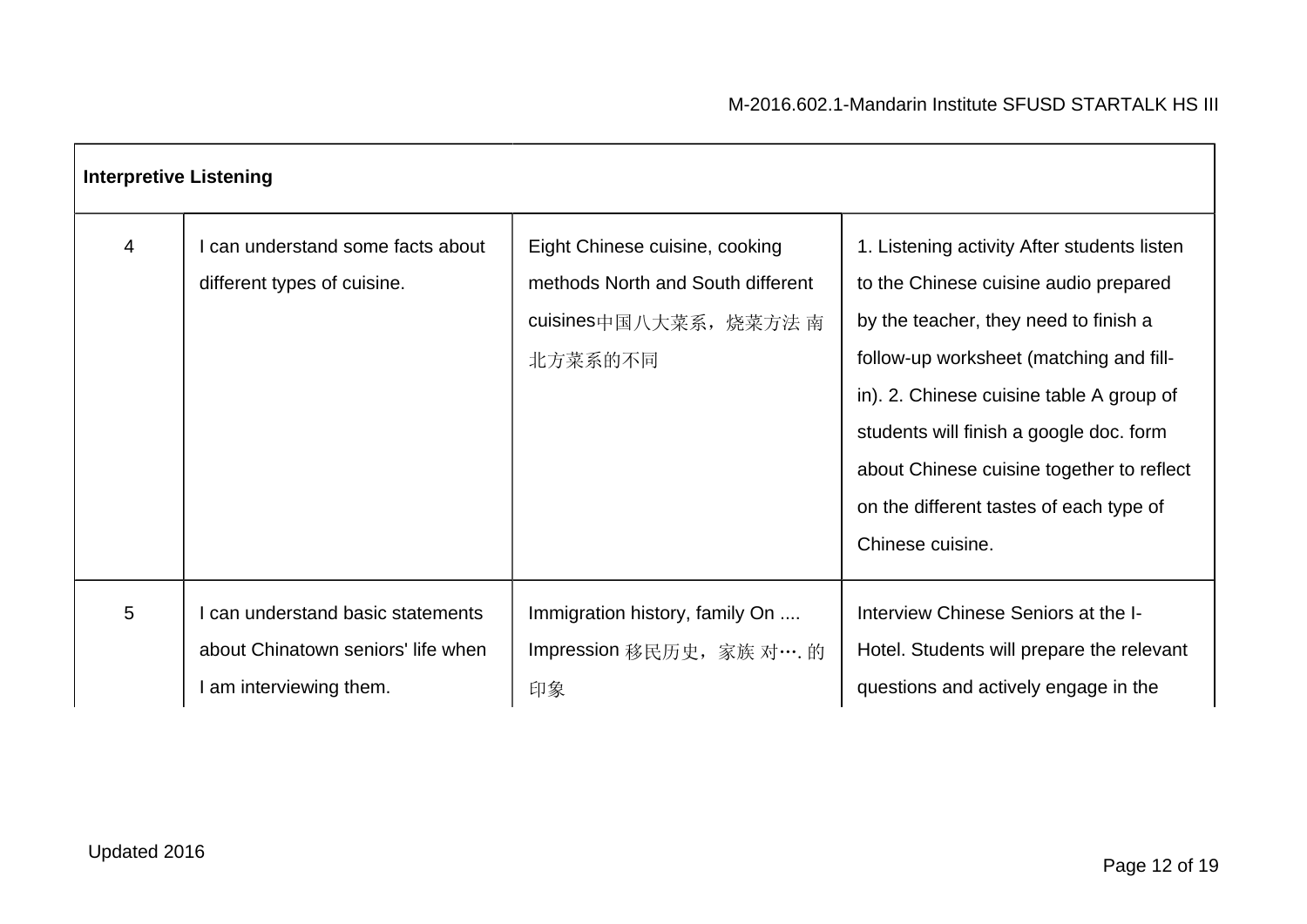#### M-2016.602.1-Mandarin Institute SFUSD STARTALK HS III

|                             |                                                                                      |                                                                                                         | conversation with the Chinese seniors at<br>the I-Hotel.                                                                                                                                                                                                              |
|-----------------------------|--------------------------------------------------------------------------------------|---------------------------------------------------------------------------------------------------------|-----------------------------------------------------------------------------------------------------------------------------------------------------------------------------------------------------------------------------------------------------------------------|
| <b>Interpretive Reading</b> |                                                                                      |                                                                                                         |                                                                                                                                                                                                                                                                       |
| 6                           | can understand basic information<br>on Chinatown history from different<br>websites. | Chinatown, snack shop, a Chinese-<br>American, Overseas, the true<br>picture 唐人街, 小吃铺, 美籍华人<br>华侨, 真实画面 | "Jigsaw Puzzle" Each group of students<br>are given a different paragraph about<br>S.F. Chinatown's history and Chinese<br>immigrants' life from different websites.<br>They will read together and summarize<br>their paragraph and report it to the whole<br>class. |
|                             | <b>Presentational Speaking</b>                                                       |                                                                                                         |                                                                                                                                                                                                                                                                       |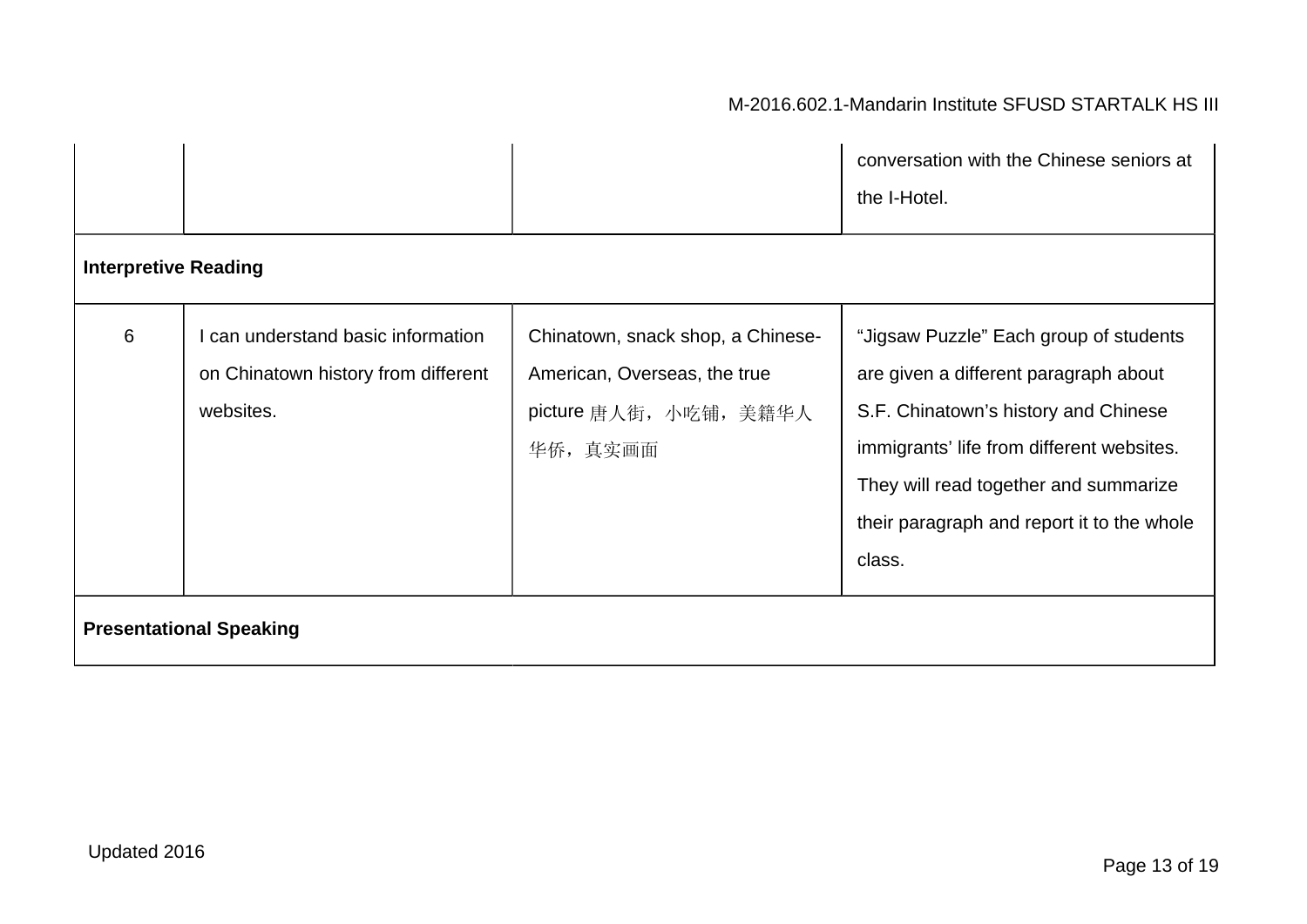| $\overline{7}$                | I can present my ideas about<br>something I have learned about tea<br>culture.                                | Tea sets, tea seed, trial tea and<br>watch tea 茶具, 茶种, 泡茶 审茶,<br>观茶, 品茶                                                                                      | After students review the teacher's<br>presentation about tea culture, students<br>are divided into 3 groups to illustrate the<br>tea making process and then present to<br>the whole class about how to make tea<br>and the significance of the tea culture. |
|-------------------------------|---------------------------------------------------------------------------------------------------------------|--------------------------------------------------------------------------------------------------------------------------------------------------------------|---------------------------------------------------------------------------------------------------------------------------------------------------------------------------------------------------------------------------------------------------------------|
| 8                             | I can retell "华工修筑铁路的故<br>using the picture slides as<br>事"<br>aids. (Railway construction laborers<br>story) | Laborers, construction, railways,<br>channels, Hard, Pacific Railroad,<br>celebration, Contribution,<br>Monument 华工, 修筑, 铁路, 通<br>道 辛苦, 太平洋铁路, 庆典 贡献,<br>纪念碑 | Retell a story Students will work in pairs<br>to retell the "华工筑铁路的故事" using<br>the picture slides as aids. (Chinese<br>workers building the railway story)                                                                                                   |
| <b>Presentational Writing</b> |                                                                                                               |                                                                                                                                                              |                                                                                                                                                                                                                                                               |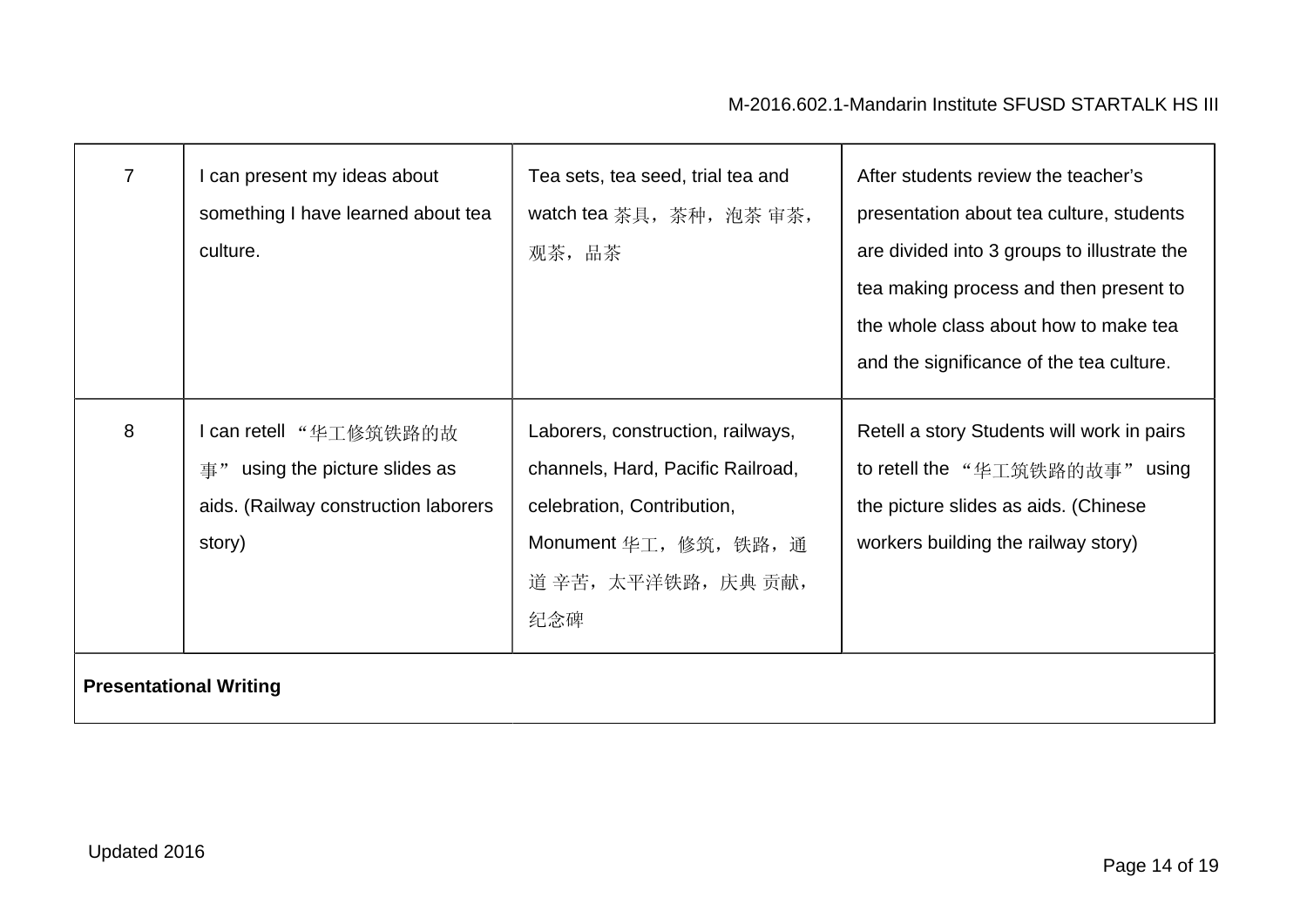| 9               | can write about something<br>I learned the short video clip<br>about the Angel Island Chinese<br>immigrants. | Immigration, bitter history 移民, 辛<br>酸史                                                                                                                                                                                 | Students will watch a video clip about<br>Angel Island Chinese immigrant Tyrus<br>Wong and then find a partner to write a<br>summary of his immigrant story.                                                                                                                                                                                         |
|-----------------|--------------------------------------------------------------------------------------------------------------|-------------------------------------------------------------------------------------------------------------------------------------------------------------------------------------------------------------------------|------------------------------------------------------------------------------------------------------------------------------------------------------------------------------------------------------------------------------------------------------------------------------------------------------------------------------------------------------|
| 10 <sup>1</sup> | can write a reflection about the<br>Chinatown Walking Tour that I<br>participated in.                        | San Francisco's China Town, travel<br>snack bar, bakery, beverage shop<br>tea shops, murals, souvenirs [E]<br>金山中国城出游 小吃店, 饼家,<br>饮料店 茶艺店, 壁画, 纪念品<br>Lifestyle and cultural significance of<br>residents in Chinatown. | 1. Students will make a tri-fold brochure<br>with descriptions of the landmarks and<br>places including significant cultural<br>aspects, personal comments and<br>preferences. 2. Students observe the<br>cultural significance and lifestyle of<br>the residents of Chinatown during a<br>walking tour field trip and report their<br>observations. |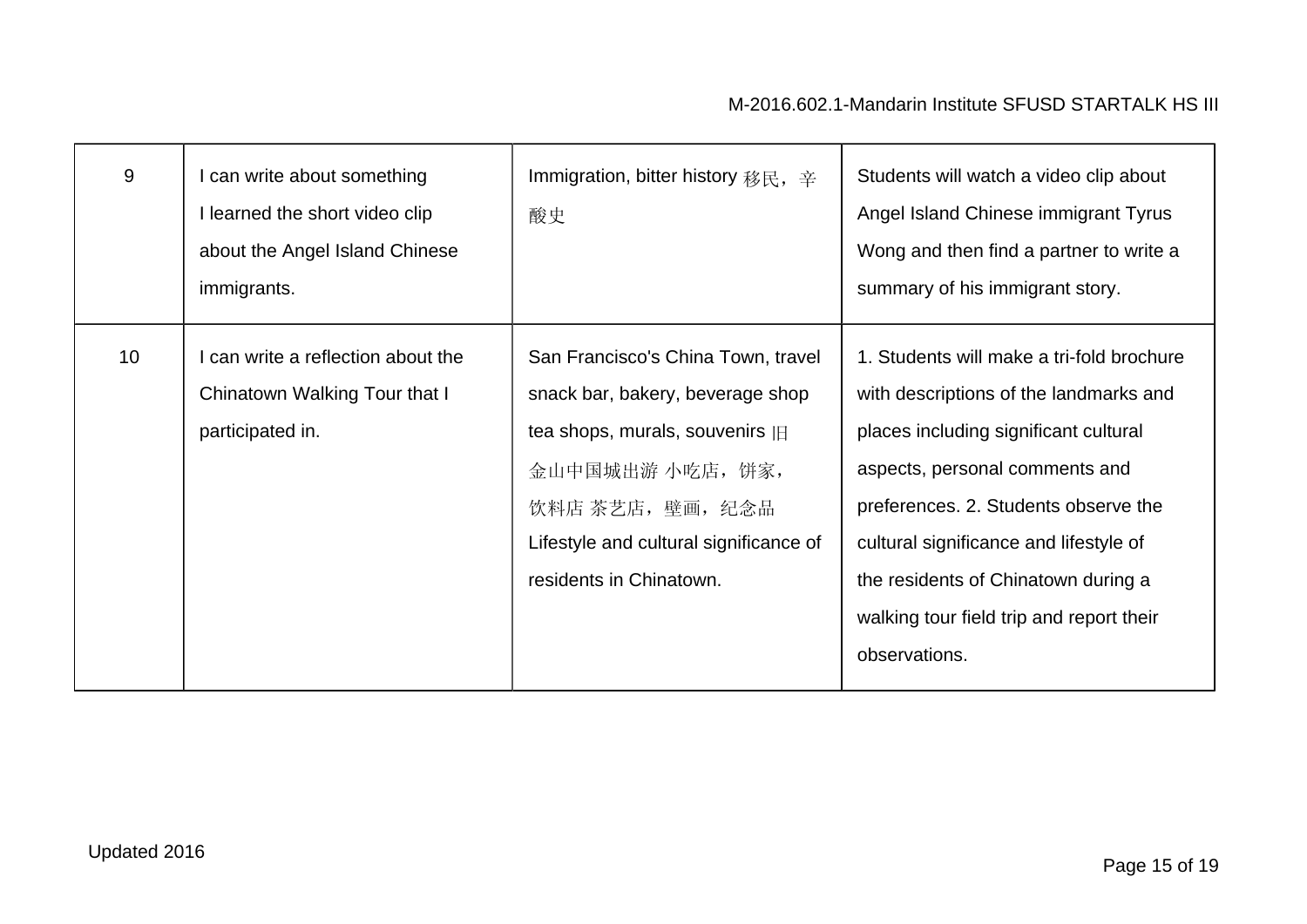### **Materials & Other Resources**

• Authentic signs on streets and menus in the restaurants • Authentic flyers from local vendors • iPads • Computer lab, headsets with microphones • Skype for Distance Learning • Text book series: Discovering Chinese Vol. 4, Integrated Chinese Level 1 Part 2, Meizhou Huayu Book 5, Chaoyue • Video clips • Modified reading materials from various websites • Maps of Chinatown • Tea Set • Community in San Francisco Chinatown – local merchants, wait staff, residents, and seniors at I-Hotel, etc. • eChineseLearning tutors and program director • several community organizations

### **Daily Schedule**

| <b>Schedule</b> | <b>Activity</b>                                                                                            |
|-----------------|------------------------------------------------------------------------------------------------------------|
| $9:45-10:00$ am | Students arrive                                                                                            |
| 10:00-11:20 am  | Expressions I can use for an Interview - Interview Expressions Chart 10:00-10:07 introduce TA and Teacher  |
|                 | using "Get to Know People in Our Class" -- a list of 5 required interview questions, as teachers introduce |
|                 | themselves. Checking for understanding: Information Gap 10:07-10:15 introduce main theme, weekly themes    |
|                 | (by teacher using picture clues posted on wall), Can-Do statements (students read the statements posted)   |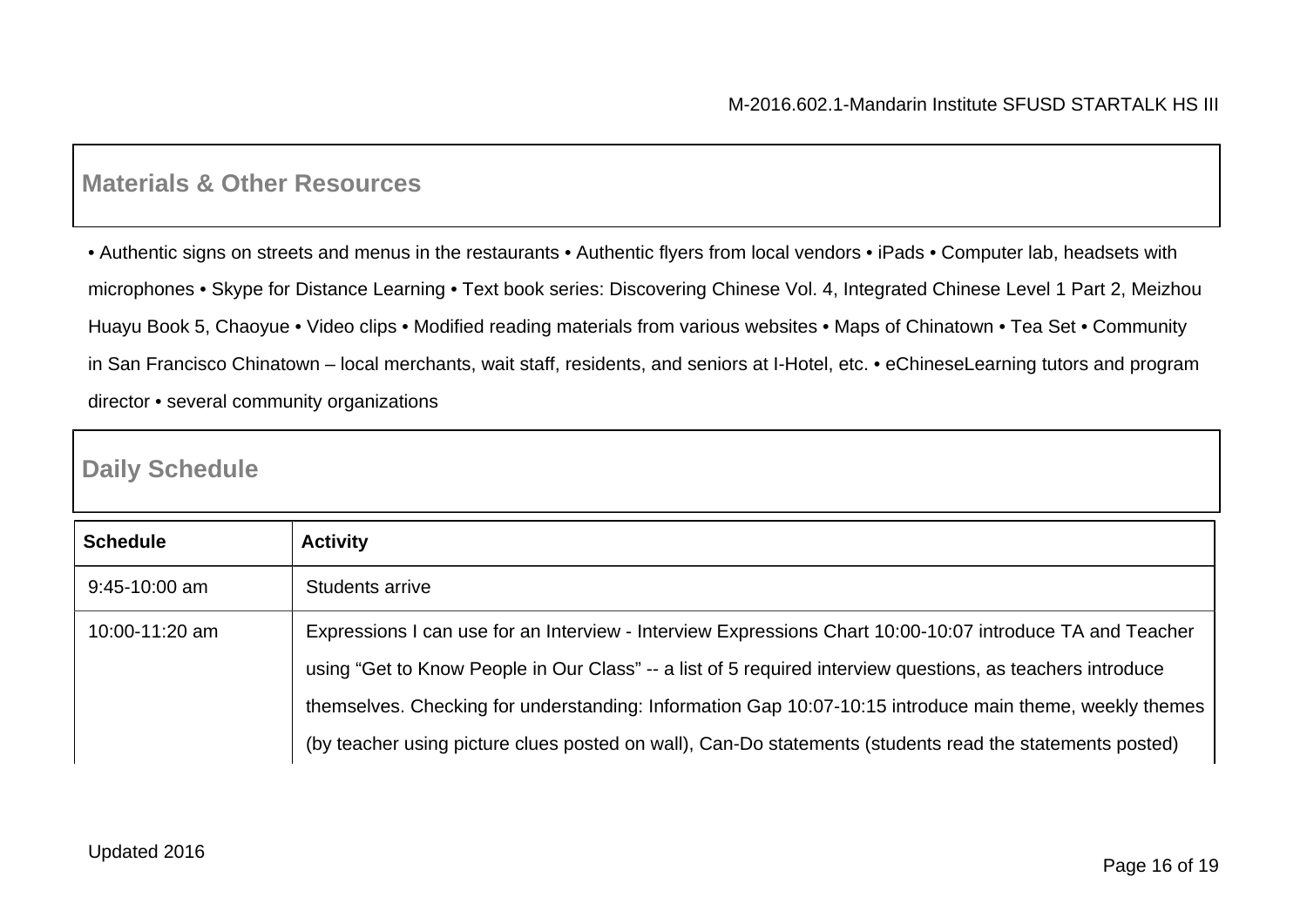|                | and LinguaFolio (show website home page, explain function and how to set up account, distribute user name,      |
|----------------|-----------------------------------------------------------------------------------------------------------------|
|                | remind students to post evidence daily in order to track their own progress). Checking for understanding:       |
|                | Assign each table member a number. Pick one number. The number in each group take turns answering               |
|                | questions asked. 10:15-10:25 Daily Can-Do 1: I can ask and respond to questions like, name, age, birthday,      |
|                | school and grade, city/country my ancestors originally from. Think-Write-Pair-Share (presentational- writing,   |
|                | interpersonal) 10:25-10:40 iPad: create and print out a one page profile with a picture of your partner,        |
|                | name, icons to portrait who he is. (interpretive - reading). 10:40-10:55 Present your work. (presentational –   |
|                | speaking) 10:55-11:05 Summarize morning activities, review and have students read the 5 required questions      |
|                | 11:05-11:20 brief intro of Daily Can-Do 2: I can initiate, sustain, and end an interview.                       |
| 11:20-12:30 pm | Order lunch in Chinese in Chinese restaurant                                                                    |
| 12:30-1:50 pm  | Allow Me to Interview You: With 5 required questions listed on a chart, interviewer will add 1 question of his  |
|                | choice in interviewing his assigned partner. Teacher provides a self-checklist for students to check each other |
|                | whether they conduct the interview using opening greeting, self-introduction with name and organization,        |
|                | purpose, and closing. "Now that you have written your name in Chinese and pinyin on the name tag. (Show         |
|                | my own name tag with name in Chinese and pinyin.) You are going to interview and report back to the class       |
|                | your interviewee's 6 pieces of information: name, birthday, grade/school, city he lives, where his family       |
|                |                                                                                                                 |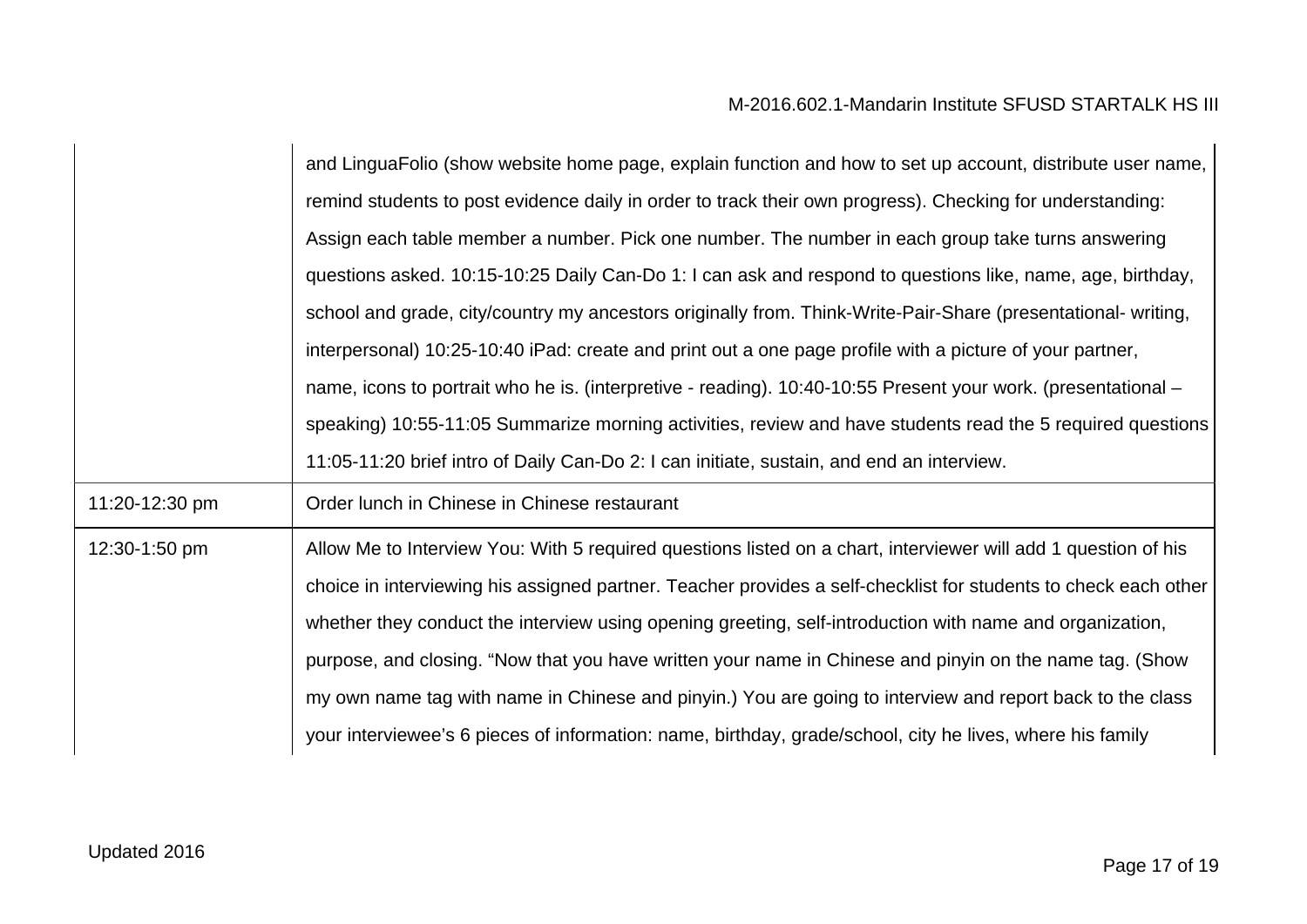|                | originally from, and a question of your choice. (point to a list of the 5 questions plus one open question) Your |
|----------------|------------------------------------------------------------------------------------------------------------------|
|                | partner will be the one who has the same color paper as yours. (Go to a student whose paper has the same         |
|                | color as yours. Raise the paper to show the class.) You will start by greeting, introducing your name XXX        |
|                | and the agent you represent, explaining purpose of the interview, asking for permission, and showing your        |
|                | gratitude at the end. (Wall Chart with sentence examples for interview opening, self-introduction, and closure.) |
|                | Now, let see one demonstration of how the interview begins and ends. (Teacher models an interview process        |
|                | with TA.) Allow students to pick one free choice of question to ask the interviewee. Students have free choice   |
|                | to use expressions that they are comfortable with or compose their own remarks with sentence starters.           |
| 1:50-3:10 pm   | Art Class- cultural activity involving community seniors for their stories for the Mural Project. Students will  |
|                | learn about the project and the process to interview the community seniors to inform the design of the mural.    |
| $3:15-3:50$ pm | Skype with tutor in China - Students will use their 5 interview questions to engage their tutors in a dialogue   |
|                | and to share information about themselves. From here it will become a spontaneous dialogue.                      |
| 3:50-4:00 pm   | Quick Checklist: I can initiate a conversation by proper greeting and followed by self-introduction of name,     |
|                | institute you represent - Yes/Not Yet I can explain who I am and what institute I represent - Yes/Not Yet I can  |
|                | close a conversation - Yes/Not Yet Students write and post on the wall their own CAN-DO statements about: I      |
|                | can start, maintain, and end a conversation on a certain topic Students can add to LinguaFolio                   |
|                |                                                                                                                  |